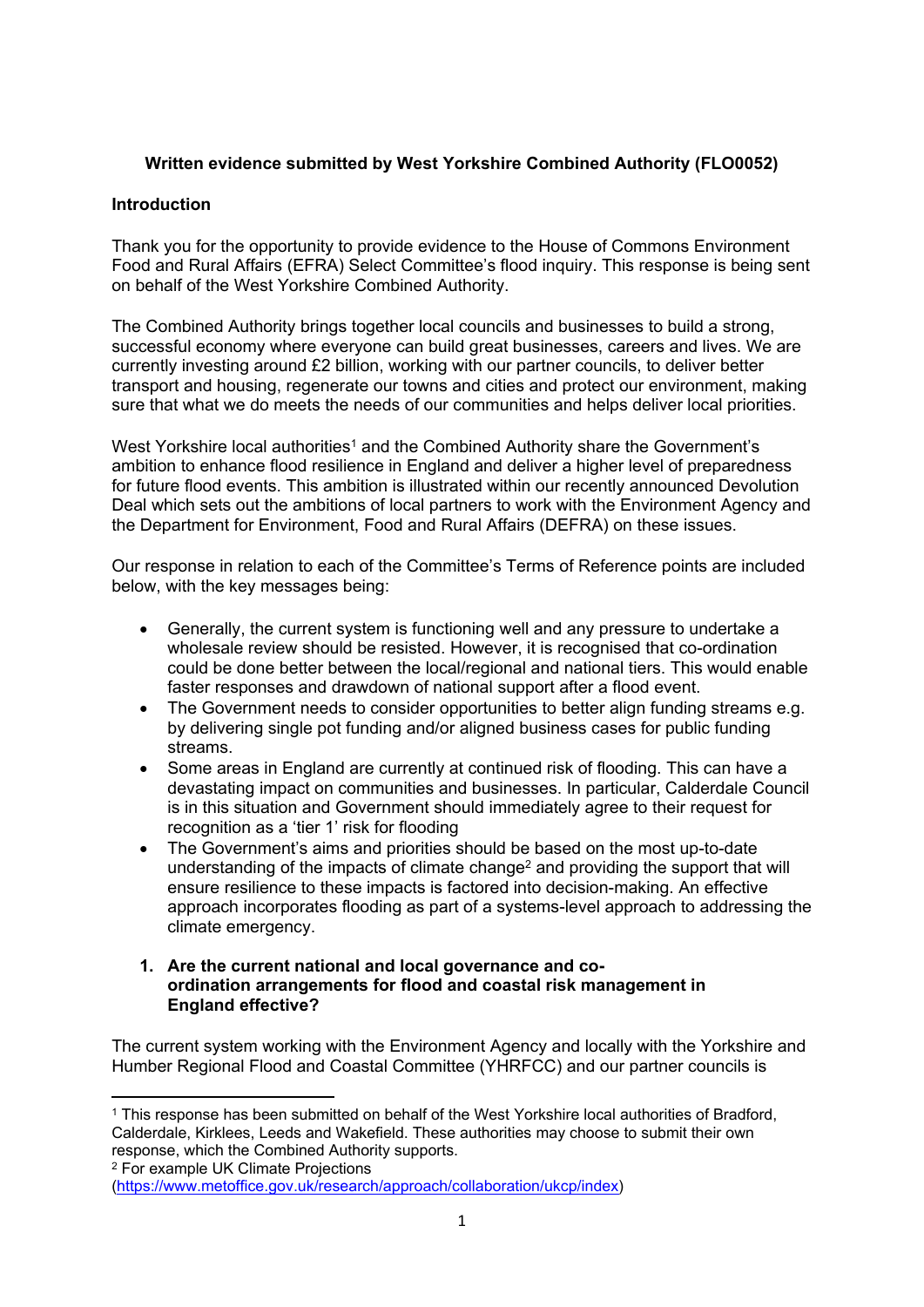working well. Our local partnership is well established and operates well in terms of coordination and development of a pipeline of capital Flood Risk Management (FRM) infrastructure.

We also have a strong track record of delivering complex schemes utilising a combination of different funding sources. We have a keen interest in the development of the draft National Flood and Coastal Erosion Risk Management Strategy for England. We welcome many of the proposals emerging through this process and look forward to publication of the final Strategy later this year.

We feel that any pressure to undertake a wholesale review should be resisted at the current time. The current system is functioning well and a further review would be not be constructive. However, it should be noted that current arrangements may at times appear confusing to the public given different agency responsibilities and operational geographies.

The existing partnership also operates effectively in terms of responding to flooding events which are becoming increasingly common with events in 2012, 2015 and 2020<sup>3</sup>. However, it is recognised that co-ordination could be done better between the local/regional and national tiers. This would enable faster responses and drawdown of national support after a flood event e.g. the speed at which the Bellwin formula is considered and additional funding is released.

We also recognise that some areas in England are currently at continued risk of flooding. This can have a devastating impact on communities and businesses but also on local authorities as they attempt to deliver their core services with severe pressure placed on their resources. In particular, Calderdale Council is in this situation with a continued risk of serious flooding in the Calder Valley. The Government should immediately agree to Calderdale's request for recognition as a 'tier 1' risk for flooding, which should unlock ongoing revenue support for the authority.

Delivering many of our capital schemes requires funding from a range of sources as Flood Defence Grant in Aid (FDGiA) does not normally provide full funding for schemes. This can be challenging as each funding stream often has its own requirements in terms of outputs, delivery timescales and monitoring. This can result in schemes which are particularly resource intensive to develop and deliver. It can also lead to delays in project development whilst multiple funding streams are identified and secured alongside a balancing act of giving confidence to funders that schemes will progress as the funding package is built up and confirmed.

It is appreciated that 'single pot' funding is getting closer, with the emergence of subregional/city region devolution deals and the proposed Shared Prosperity Fund (SPF), but more can be done as future schemes are likely to seek funding from a mix of FDGiA, SPF and local devolution funding. The Government needs to consider opportunities to better align funding streams e.g. truly single pot funding or aligned business cases that allow for one document to be produced for multiple funding sources.

Notwithstanding the need for a better aligned, single pot approach consideration needs to be given to how local flexibilities could be built into future funding regimes.

The national funding regime via FDGiA could be improved to offer better support for areas with a large presence of businesses rather than residential. We understand that this position

<sup>&</sup>lt;sup>3</sup> The direct economic impact of Storms Ciara and Dennis is estimated to be £122 million in West Yorkshire.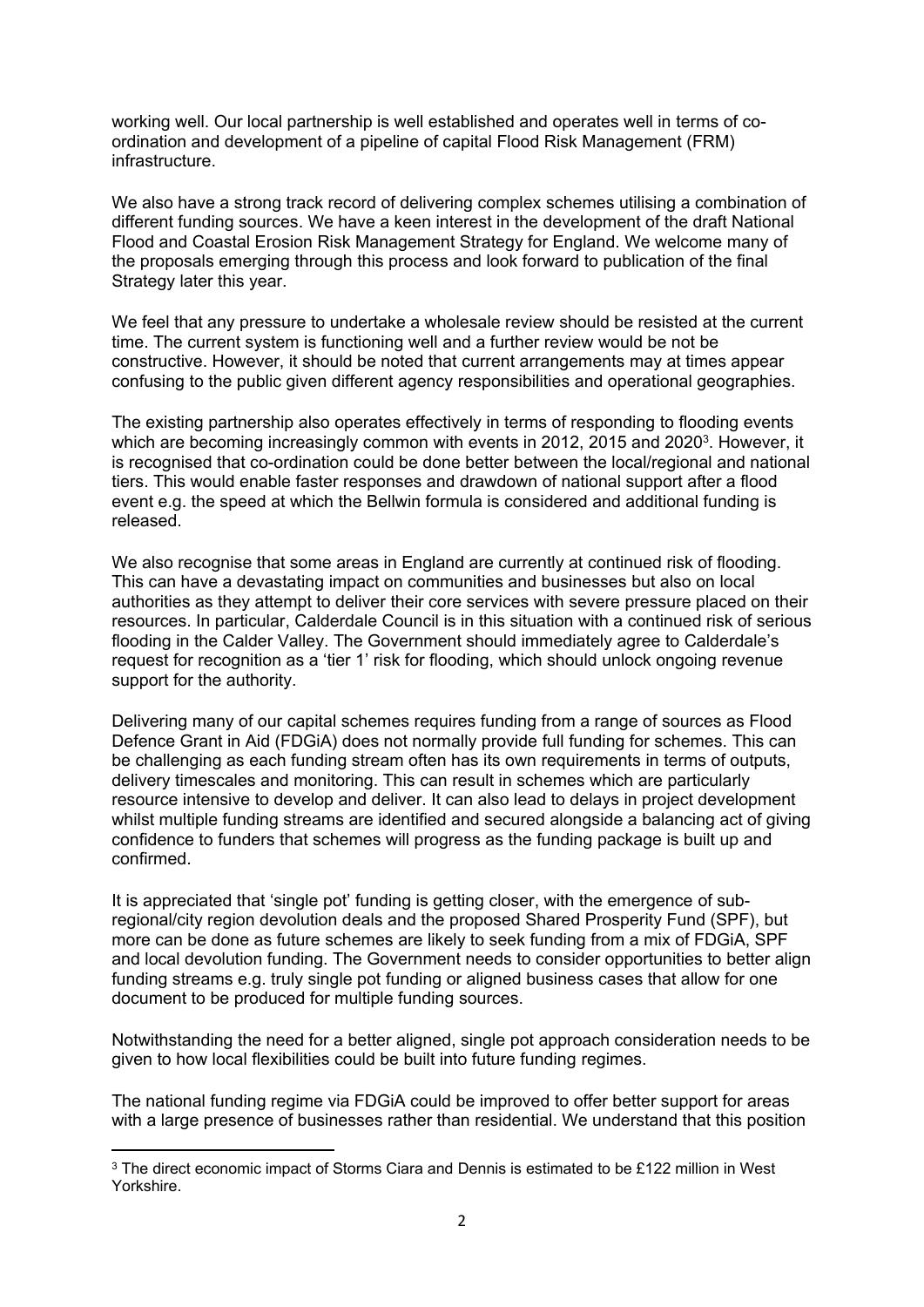may be changing with the £5.2 billion of flood funding for schemes from the 2021 funding period with potential changes to the national funding formula and weighting of Outcome Measures.

This is welcomed as we have many high priority schemes locally that we are currently unable to deliver, notwithstanding the positive contribution they could make to vulnerable communities, businesses and economic growth objectives.

Alongside the need for capital funding, the Government should consider how to manage the local capacity and resilience of staff resources, which includes the following examples:

- Often these teams are delivering projects and developing business cases within tight timescales. These teams are also required to support incident response after a flood event. This often leads to delays in delivery as a knock-on impact following an initial flood event and the subsequent recovery stage.
- Revenue vs. capital expenditure. Sometimes partners struggle with capacity to put capital plans in place. This includes capacity to put schemes together and deliver them.
- The maintenance of existing assets which are owned by local partners who struggle to fund them.

#### 2. **What lessons can be learned from the recent floods about the way Government and local authorities respond to flooding events?**

The ability to drawdown funding more quickly and more efficiently should be considered. After Storm Ciara local partners spent considerable time developing local business support measures, only for national support to arrive later which resulted in our local products having to be revised. This was wasteful and caused a degree of confusion.

We need to improve our approach by looking at whole catchments rather than administrative areas/geographies. This is particularly an issue following a flood event when the current fragmented governance arrangements for flood risk can cause delays. Lead Local Flood Authority (LLFA) roles need greater alignment with the major catchments and the various FRM responsibilities need to be brought under one organisation in each of the areas.

Our flood mitigation measures should use a broader mixture of engineered, natural and behavioural measures. This should include improved use of infrastructure e.g. to allow use of water supply reservoirs to provide flood water storage.

Alongside capital mitigation investments more priority needs to be given to the delivery of resilience measures including:

- Encouraging insurance firms to support building back improved resilience rather than like for like.
- Learning from resilience measures already put in place e.g. failure of some flood gates in Hebden Bridge.
- Advanced testing of IT equipment at flood hubs.
- Identification of vulnerable members of the community.

The qualification / requirements to qualify as a Flood Risk Property Surveyor could be improved. The Royal Institution of Chartered Surveyors (RICS) list organisations that state they can undertake Flood Risk Survey work but are unable to advise on what qualified them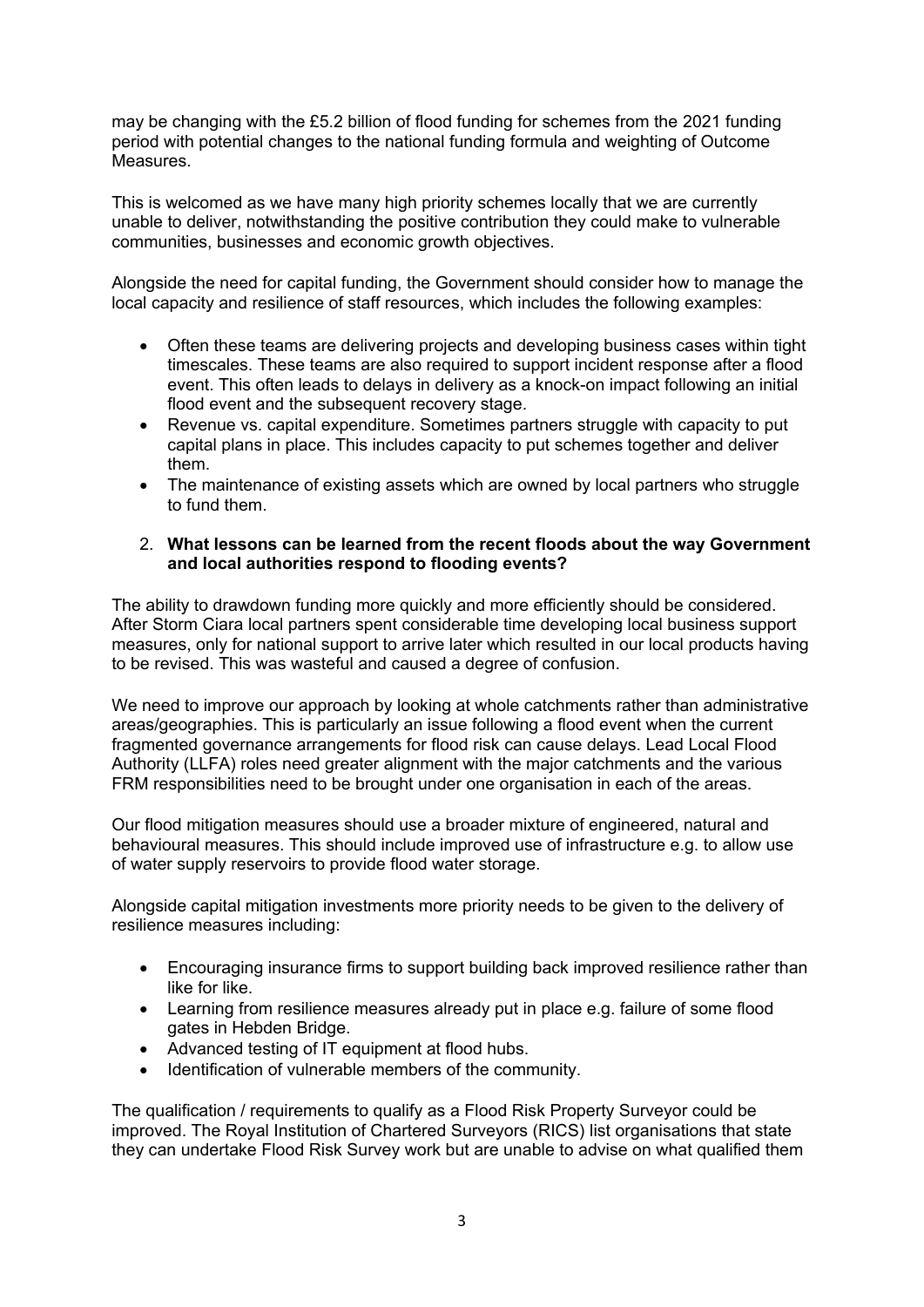to do so. One solution may be an institutional accreditation scheme which the public and industry can rely on.

The in the aftermath of Storm Ciara the Government should have convened COBRA. Not doing so had the dual effect of the Government lacking focus on the crisis and money/support being slow to be released.

Learning from recent floods has illustrated how recovery grants are issued and administered and how ineffective they often are. The grants often fund measures that would be better delivered prior to an event - not in the immediate aftermath of a flood. A review of how property resilience could be funded and critically supported through good technical advice would be a vast improvement on the current situation.

The delivery and assessment of flood schemes through the Government's Green Book process can, at times, place a greater emphasis on marginal issues of cost, which can become out of proportion verses the significant risk associated with prolonged exposure to a flood event caused by the delay in the delivery of the scheme. For example, seeking to save or justify a relatively small sum, which can take months to assess and assure, which ignores the potential cost inflation and continued exposure to a flood event in the interim. More agility and proportionality needed when considering the assessment of schemes.

The assessment of risk levels also needs to be considered. The current system, using a fraction to express risk e.g. 1:50, 1:200 can be difficult and confusing for a non-technical / public audience to understand. Many struggle to understand how this illustration of risk relates to what is happening within their communities e.g. parts of Calderdale, West Yorkshire have had five flooding events in the last 8 years including two 1:200 events. One option would be use a RAG or other type of scale to illustrate the level of risk using clear descriptions for each level e.g. severe, moderate and low risk.

#### 3. **Given the challenge posed by climate change, what should be the Government's aims and priorities in national flood risk policy, and what level of investment will be required in future in order to achieve this?**

The Government's aims and priorities should be based on the most up-to-date understanding of the impacts of climate change<sup>4</sup> and providing the support that will ensure resilience to these impacts is factored into decision-making at an early stage. An effective approach incorporates flooding as part of a systems-level approach to addressing the climate emergency. For the Government's approach to work it needs to consider wider impacts than just those directly affected by flooding i.e. the 16 people indirectly affected by utility failures, transport, school closures and businesses flooded for every one residential property that is flooded. Consideration should also be applied to related issues such as heatwave management, food system resilience, water management and issues associated with global displacement.

Furthermore, flooding does not occur in isolation, it is interconnected to many other issues related to climate change and beyond. Aims and priorities should be holistic and be complemented by other Government aims and priorities i.e. the new Environmental Land Management Scheme (ELMS), and not counteract the benefits that each one is trying to generate.

<sup>4</sup> For example UK Climate Projections [\(https://www.metoffice.gov.uk/research/approach/collaboration/ukcp/index\)](https://www.metoffice.gov.uk/research/approach/collaboration/ukcp/index)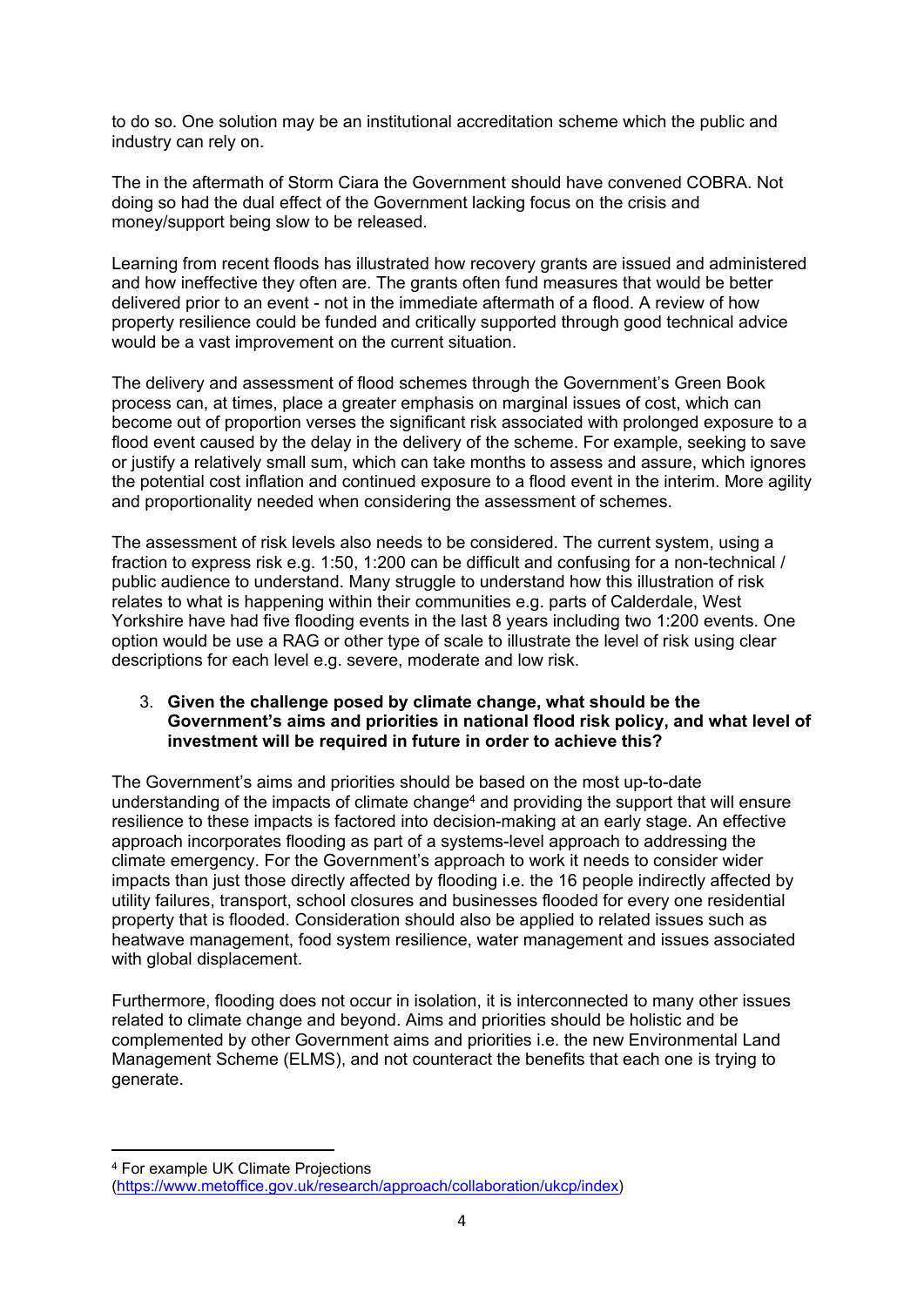Support should not be limited to mitigating the worst impacts of flooding but to ensuring homes, businesses, communities and infrastructure are well adapted to the impacts that are likely to occur. Additionally, support should not be restricted to quantity measures but also the depth and durability of impact i.e. some places and areas can recover relatively quickly, while in others the impact will be longer lasting where less physical and economic resilience is in place. Resilience can also diminish overtime, for example where flood risk is particularly acute and the frequency and/or or threat of flooding can become constant.

A certain level of global warming, and the impacts this creates, is inevitable and will necessitate all parts of society needing to adapt to these impacts. This extends not just to flooding but other impacts such as heat waves and droughts.

Examples of support that could be implemented by Government are:

- Prevent, in the event of a property being flooded, like-for-like replacement through insurance claims of damaged fixtures and fittings. Replacement should be focussed on making a property more resilient to future flood risk.
- Implementation of a system for measuring a property's resilience to flooding and/or climate change, similar to Energy Performance Certificates with recommendations of measures that could be installed and their impact / cost.
- Greater emphasis from MHCLG for green infrastructure (including sustainable urban drainage systems) to be built into new developments and maintained for the longterm (a current barrier to the implementation of green infrastructure). In this respect additional funding for local authorities should be considered to facilitate long-term maintenance.

Adaptation is an area where Government action has been lacking focus for a long time and the Combined Authority agrees with the key findings<sup>5</sup> of the Adaptation Committee of the Committee on Climate Change that the priority given to adaptation has been eroded over the past ten years. Indeed, the advice provided by the Committee on Climate Change Adaptation Committee should be considered in full and be used to inform Government aims and priorities.

At a regional level, the now out-of-date Yorkshire and Humber Regional Adaptation Study<sup>6</sup> provided a valuable evidence base on which local authorities could base their response to the predicted effects of climate change. To enable local authorities to develop their response to the climate emergency from an adaptation / resilience perspective and to base this on robust evidence it would be helpful if Government could commit to providing funding which enabled an update to this study to be undertaken considering the most up-to-date information and science.

### **4. How can communities most effectively be involved, and supported, in the policies and decisions that affect them?**

During a flood event, a significant amount of work is undertaken locally by community networks and volunteers - this should be recognised, welcomed and developed further. Input directly from communities in this way offers psychological, wellbeing and engagement benefits. Engagement with communities could be enhanced by involving them from the outset in the design of new FRM assets, particularly hard to reach groups.

<sup>5</sup> Committee on Climate Change (2019) Progress in preparing for climate change – 2019 Progress Report to Parliament ([https://www.theccc.org.uk/publication/progress-in-preparing-for-climate-change-](https://www.theccc.org.uk/publication/progress-in-preparing-for-climate-change-2019-progress-report-to-parliament/)[2019-progress-report-to-parliament/](https://www.theccc.org.uk/publication/progress-in-preparing-for-climate-change-2019-progress-report-to-parliament/))

<sup>&</sup>lt;sup>6</sup> <https://www.ukcip.org.uk/wp-content/PDFs/YHARASbrochure.pdf>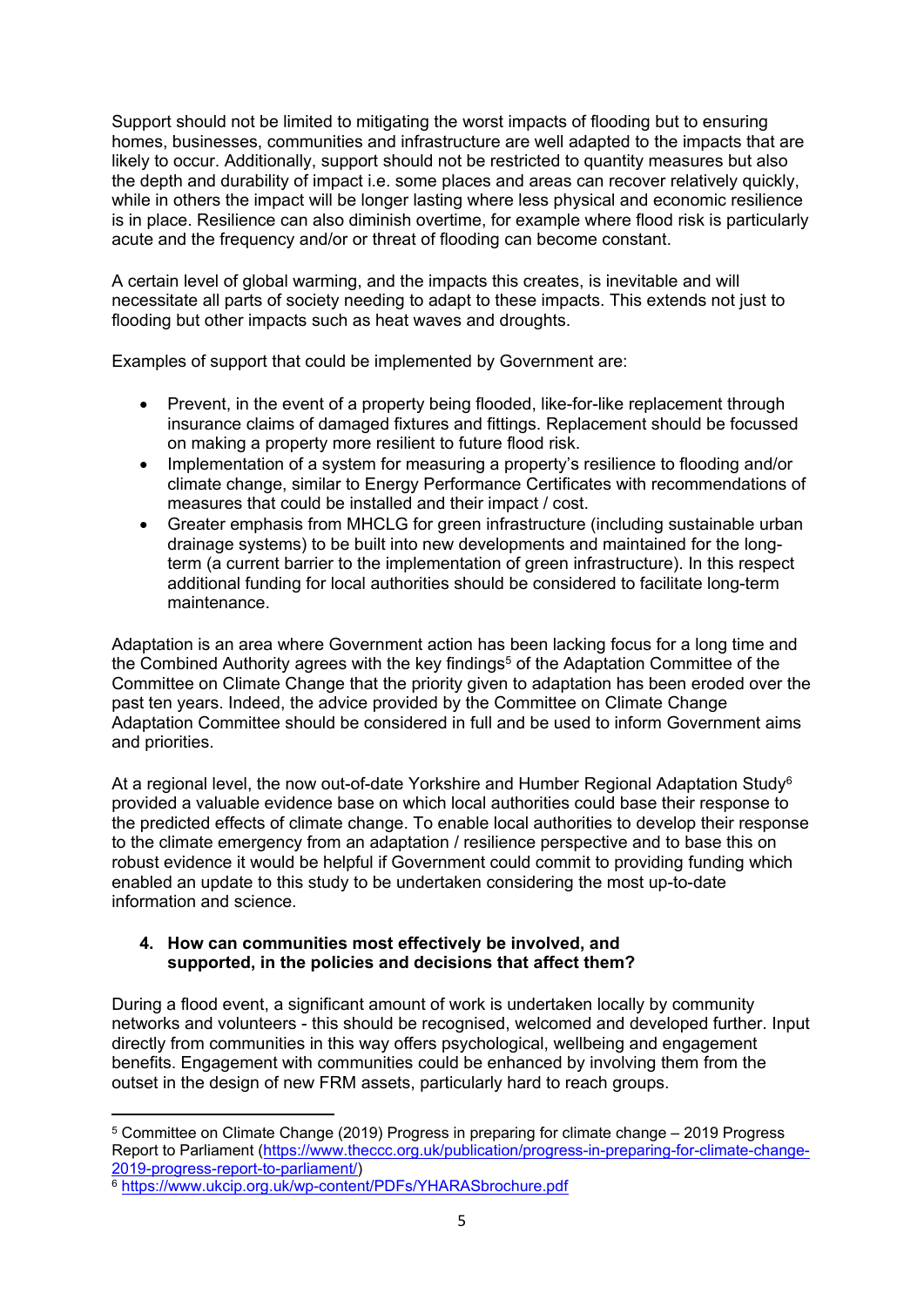Local flood wardens are vital in delivering local, community-led preparations and managing risks during an event. Currently flood warden volunteers need to pay for their own insurance which can be a disincentive for this type of role. The cost of insurance for flood wardens should be supported by central funding.

Consideration should be given to incentives for property owners and landowners to deliver their own resilience measures and to use their land for public good. This should include funding and policy support for catchment management initiatives such as peat bog restoration, the re-wetting of grasslands and the creation of other natural flood defences such as attenuation ponds. These initiatives potentially bring many benefits including habitat provision, improvements in water quality, carbon storage, a reduction in surface water or pluvial flooding and a reduction in main river flood peaks.

There would be significant benefits from initiatives to provide better education to members of the general public and political leaders in high risk areas regarding the many different and combined sources of flooding. The experience from Calderdale Council, where flooding matters are high on the community and planning agendas, is that confusion often exists in communities surrounding this issue meaning that otherwise valid concerns regarding flooding often carry little weight when making comments on the Local Plan and planning applications. When making comments, communities need to distinguish been fluvial, surface water, groundwater and infrastructure failure as the sole or combined source of flooding. Ultimately, this will help to make public consultation/involvement in planning and flooding matters to be more beneficial and effective.

#### **5. With increasing focus on natural flood management measures, how should future agricultural and environmental policies be focussed and integrated with the Government's wider approach to flood risk?**

A systems level approach should be adopted for future agricultural and environmental policies, where flood risk management is part of a holistic approach to managing the environment and land. The Agriculture and Environment Bills are key to achieving system level change, and in the case of the Agriculture Bill, natural flood management measures e.g. tree planting, hedgerow restoration, re-wetting peat, should be defined as public goods which land managers and farmers are paid / incentivised for implementing under the new Environmental Land Management Scheme (ELMS). These could bring many benefits to include habitat provision, improvements in water quality, carbon storage, a reduction in surface water or pluvial flooding and a reduction in main river flood peaks. Land management activities that cause damage to the environment e.g. moorland burning and hedgerow removal should be disincentivised.

The wider approach to policy and funding relating to the natural environment should be framed to deliver the maximum benefits possible given available funding. This requires a multi-issue approach to funding which is not ring-fenced for specific topics e.g. flooding, but is focussed on delivering the greatest level of benefits within a strategic geography e.g. catchment-scale. A good example of this in West Yorkshire would be the multiple benefits re-wetting of moorlands generates in addition to flood risk mitigation e.g. carbon sequestration and reducing risk to wildfires (which are becoming a growing problem in West Yorkshire).

We also need to see greater coherence between the ambitions of the Government's 25 Year Environmental Strategy and their assessment process for flood schemes. Currently the assessment process is not fully aligned to the delivery of NFM as outlined in the 25 year strategy.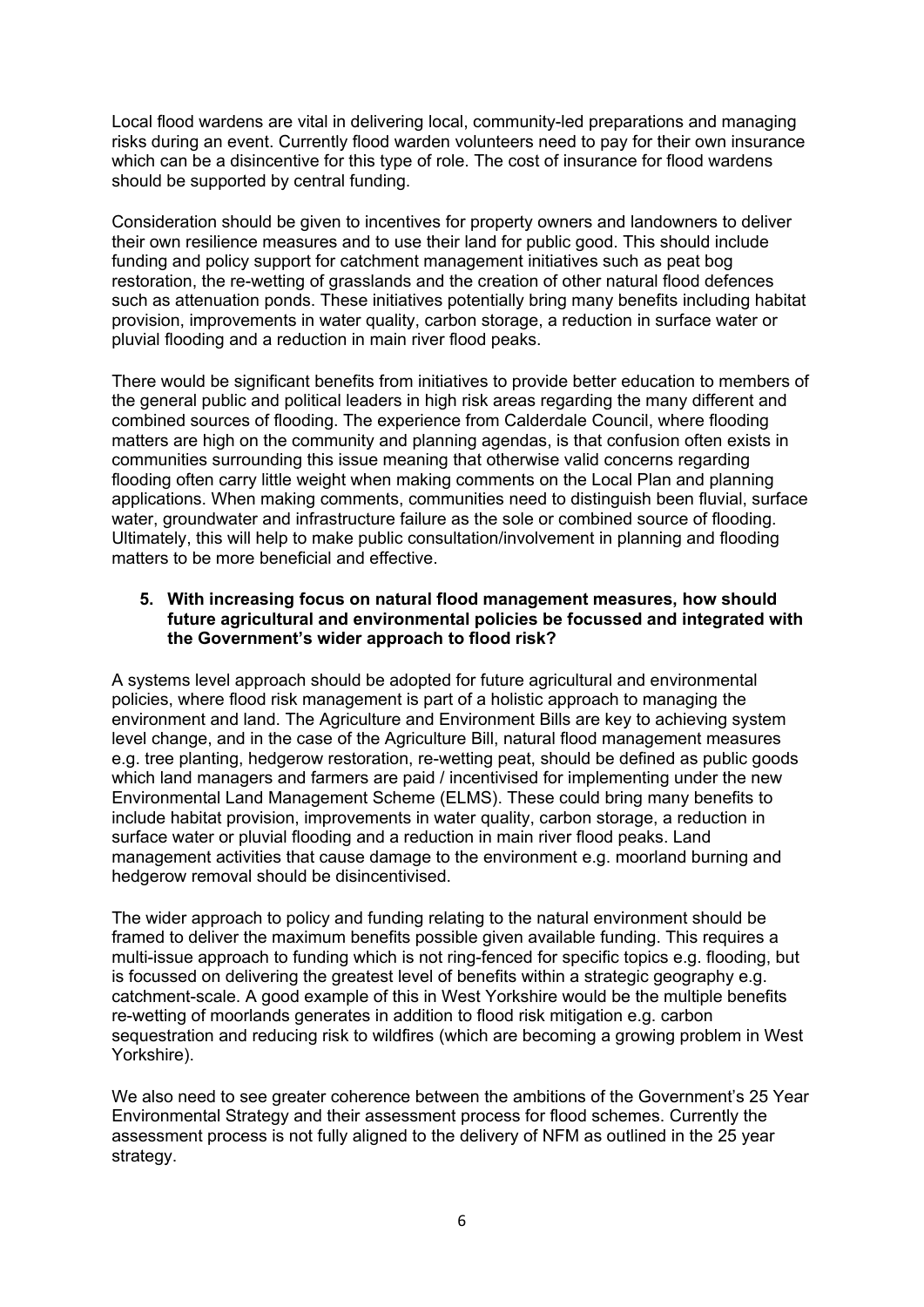Organisations such as Combined Authorities, the Environment Agency, and Natural England, operating at a strategic level tend to have a better understanding of the local issues and are better able to direct policies and funding to the areas of greatest need or benefit. As such Government should look to provide devolved funding, and the freedoms and flexibilities that come with such funding, to these organisations.

To enable such an approach to be adopted Government needs to provide guidance, tools and funding that enables organisations to implement the approach. These include:

- Use of Geographical Information Systems (GIS) and modelling to determine location, type and volume of interventions that will derive the greatest benefit within a catchment. At present the location of measures is often dictated by the existing relationships and willingness of a known network of landowners; rather than a strategic assessment of a catchment to identify the areas which offer the greatest benefits.
- Provision of support for business case development to improve the efficiency and efficacy to access funds and scale-up the delivery of interventions.
- Introduction of a set of standard guidance and methodologies to evidence benefits of interventions. The national Green Infrastructure Standards is a good example of guidance developed by Government to assist in the implementation of green infrastructure.
- Mechanisms that increase capacity at all levels to deliver the scale of measures which are necessary to achieve maximum benefit. This could include skills, specialist knowledge, supply chain and materials. At present, measures tend to be delivered at a community scale, with volunteers and smaller delivery partners, and while this approach delivers some benefits there are limitations in terms of delivery of measures at a scale which is necessary if ambitions related to addressing the climate emergency are to be achieved.

#### **6. How can housing and other development be made more resilient to flooding, and what role can be played by measures such as insurance, sustainable drainage and planning policy?**

Government housing targets, however derived, need to respect the constraint of flooding whilst balancing competing constraints such as topography or Green Belt designations on development. For example, authorities that have valleys which flood, have nationally and internationally protected areas such as the South Pennines SPA/SAC, and have functional Green Belt, may not be able to adequately cater for their housing need within their authority boundaries. The Duty to Cooperate is not necessarily an appropriate mechanism for resolving such issues where neighbouring authorities face similar challenges. As an example, the Calder Catchment covers large areas of Kirklees, Calderdale and Wakefield local authorities. Additionally, the Calder catchment impacts areas of the Rivers Don and Aire catchments. Spatial scale is therefore a crucial issue when responding to the challenges of flooding, housing growth and climate change.

A mixed approach to managing flood risk should be adopted by Government. With an everincreasing demand for development land, the emphasis needs to be changed from simply keeping water out. The Government needs to enable communities to manage their risks. This means better equipping people and businesses to live with water, being able to stop water entering their properties and speeding recovery if it does. Regulations on flood resilient design should be linked to Flood Zone Designations through Building Regulations and planning policy.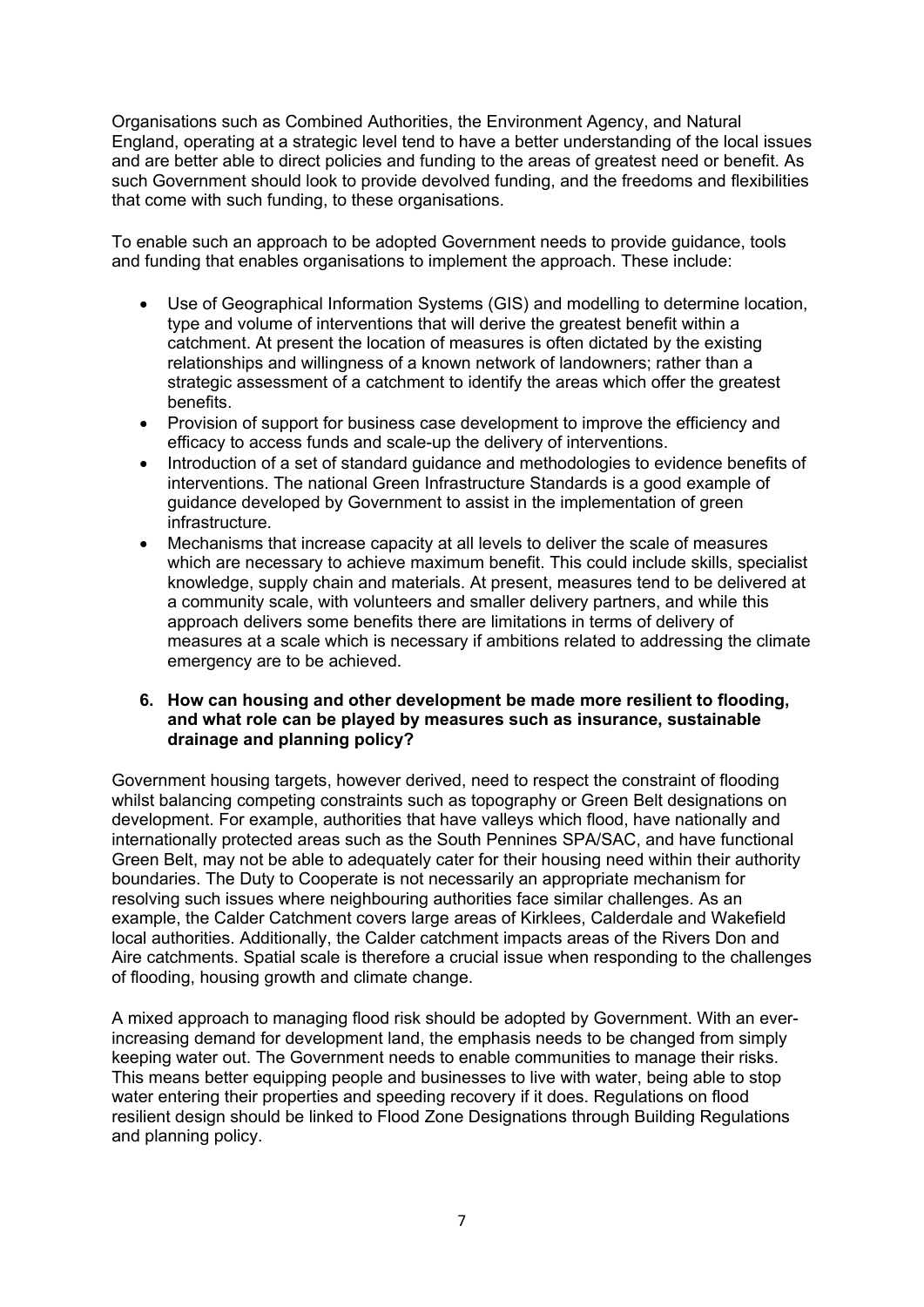The National Planning Policy Framework (NPPF) and national Planning Policy Guidance (PPG) could be stronger on avoidance of new 'more vulnerable' uses such as new homes in Flood Zone 3 (and especially where a local authority can demonstrate a five year supply of deliverable housing land). This is the approach currently being taken by Kirklees Council in West Yorkshire but their position would be stronger if backed up by national policy, such as a strengthening of the current sequential test to reinforce the need to focus on avoidance rather than resilience, as many planning applications focus on the latter. Strengthening the approach to Flood Zone 3 would have implications for authorities where there are significant areas so any change in approach would need to be carefully worded and contain relevant caveats where necessary.

Planning policy seeks to avoid development in flood risk areas but this cannot always be avoided meaning that in some areas resilience measures are crucial. To complement resilience measures planning policy should also make clear the need to reduce flood risk by making space for water in new development. This can be done in a number of ways, for example:

- Set densities to encourage high rise development in some locations so as to maximise residential use and free up land for open uses that are designed to accommodate water in times of flood. The designation of these 'sacrificial areas' in the urban area should be based on natural flood storage as 'developed functional floodplain' and shown in Strategic Flood Risk Assessments (SFRAs) or other evidence which could be linked to Local Plan policies. On development sites sacrificial areas should be based on natural flood conveyance routes.
- Use of Article 4 Directions to reduce the growth in surface run-off in areas where there is evidence to demonstrate that permitted development rights are increasing urban creep and exacerbating flooding. The Article 4 Direction process needs to be simplified as it is currently too long and resource intensive.

The NPPF guidance on flood risk refers to zones 2 and 3 and also areas of zone 1 that have been notified to the LPA by the Environment Agency as having critical drainage problems, however local authorities are in a better position than the EA to determine where the critical drainage problems are. There is no planning guidance on how to define a Critical Drainage Area (CDA), or the criteria for one, or how to consult on it. In Leeds, an area of East Garforth would be a potential candidate as a CDA but this has never been done. If used for planning purposes, a CDA could have far-reaching effects and implications for land use and developers could be given an indication of the types of resilience measures that would be needed, including improvements to the drainage infrastructure.

Planning policy could be stronger in its support of Sustainable Drainage Systems (SuDS). The NPPF currently states that developments should incorporate them but it could quantify the proportion of run-off that should be accommodated by SuDS. Locally, we have supplemented national guidance and enhanced the use of SuDS by publishing our own guidance covering Leeds City Region. This guidance operates alongside Local Plans and Supplementary Planning Documents (where applicable). Calderdale Council's Local Plan sets outs that SuDS are a requirement on many of their proposed housing allocations. Developers need to implement this requirement and if they do not, the local authority supported by Inspectors in relation to any subsequent appeals, can refuse planning permission. This is positive but our local position could be further enhanced by stronger support for SuDS in the NPPF/PPG.

Surface water flooding guidance could also be improved. It currently includes a duty to work together on issues. However, experience has shown that cooperation is not always forthcoming. The Government should consider other enhanced measures including new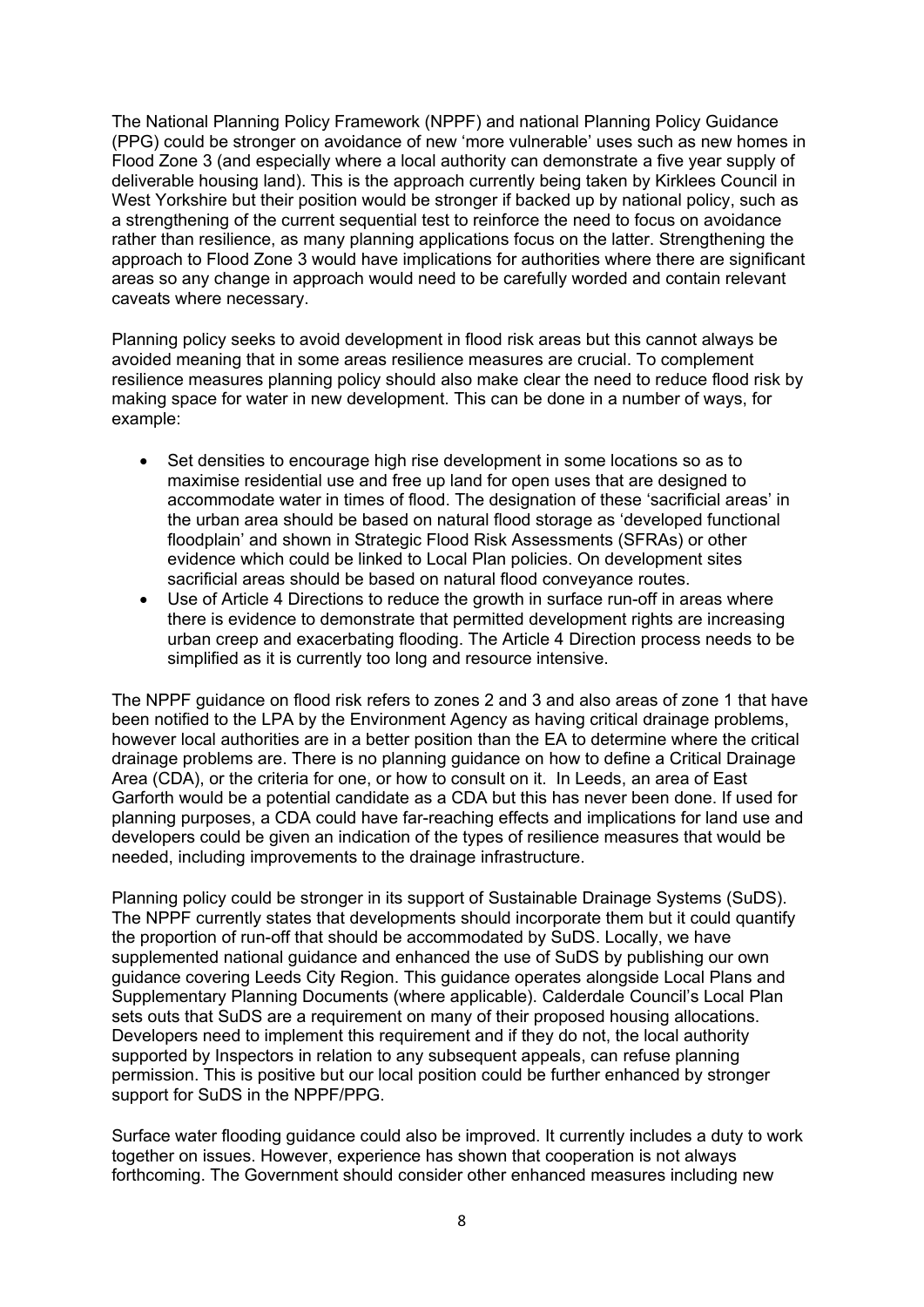legislation to ensure organisations collaborate effectively on this surface water issues e.g. sharing asset registers and providing access to land/property to deliver infrastructure.

To be resilient, safe access and egress should not be limited to the fire and rescue service being able to attend an emergency (for example with a boat). This is not sufficient. Safe access and egress should mean that people are able to get in and out of the development without needing to rely on the fire and rescue service. Leaving people in the building for several days during a flood is not providing adequate resilience for the development. Consideration should also be given the resilience of critical infrastructure including power and digital connectivity as the loss of these services can leave homes and communities in a vulnerable position. Digital technology also offers potential in terms of flood preparedness via the use of the Internet of Things (IoT) applications such as remove sensors and monitoring. However, for this to be beneficial the underlying infrastructure must also be resilient.

Planning permissions that require an evacuation plan as mitigation for flood risk should be checked to ensure they are deemed adequate by the Council's emergency planning officers.

By its very definition, the implementation of green and blue infrastructure (GBI) will help to make developments more resilient to flooding. In addition, GBI will bring a whole host of other benefits beyond increased resilience to flooding if integrated into developments e.g. improved physical and mental health, biodiversity and carbon reduction. The Green Infrastructure Standards developed by Government as part of the 25 Year Environment Plan provide an excellent starting point to assist with the integration of GBI into development. At present the Standards are voluntary, however Government should consider how they are made mandatory for all developments and provide the resources to local authorities to enforce their implementation and subsequent retention and maintenance. This could address issues such as urban creep in urban environments as individual, small-scale changes in existing urban settlements, such as building housing extensions, driveways and conservatories, or homes in gardens is increasing risk of flooding.

A [Centre](https://www.crew.ac.uk/sites/www.crew.ac.uk/files/sites/default/files/publication/Quantifying%20rates%20of%20urban%20creep%20for%20Scotland%20MAIN%20REPORT.pdf) [of](https://www.crew.ac.uk/sites/www.crew.ac.uk/files/sites/default/files/publication/Quantifying%20rates%20of%20urban%20creep%20for%20Scotland%20MAIN%20REPORT.pdf) [Expertise](https://www.crew.ac.uk/sites/www.crew.ac.uk/files/sites/default/files/publication/Quantifying%20rates%20of%20urban%20creep%20for%20Scotland%20MAIN%20REPORT.pdf) [for](https://www.crew.ac.uk/sites/www.crew.ac.uk/files/sites/default/files/publication/Quantifying%20rates%20of%20urban%20creep%20for%20Scotland%20MAIN%20REPORT.pdf) [Waters](https://www.crew.ac.uk/sites/www.crew.ac.uk/files/sites/default/files/publication/Quantifying%20rates%20of%20urban%20creep%20for%20Scotland%20MAIN%20REPORT.pdf) [Study](https://www.crew.ac.uk/sites/www.crew.ac.uk/files/sites/default/files/publication/Quantifying%20rates%20of%20urban%20creep%20for%20Scotland%20MAIN%20REPORT.pdf)<sup>7</sup> of development in Edinburgh showed that this effect is significant, contributing to more loss of vegetation than urban expansion. This could be addressed by national and local planning policy/guidance (such as national design guidance) limiting extensions and paving over front gardens, which is the most significant contributor. For instance, a guideline that limits the depth of a front garden to three metres could prevent it being paved over for parking.

Better support could be provided for Small and Medium Sized Enterprises (SMEs) when accessing flood insurance. Often small businesses find insurance too costly in terms of premiums or levels of excess required. Research from the University of Leeds has shown that high insurance prices reflect the high-risk perceived by insurers due to 1) a lack of understanding of the economic costs that the diverse SME sector present to them and 2) because there is a lack of trust in the effectiveness of flood risk measures implemented by SMEs.

Insurance companies also normally require building back like for like following a flood event rather than building to an enhanced level of resilience. This is short sighted and wasteful of resources.

[https://www.crew.ac.uk/sites/www.crew.ac.uk/files/sites/default/files/publication/Quantifying%20rates](https://www.crew.ac.uk/sites/www.crew.ac.uk/files/sites/default/files/publication/Quantifying%20rates%20of%20urban%20creep%20for%20Scotland%20MAIN%20REPORT.pdf) [%20of%20urban%20creep%20for%20Scotland%20MAIN%20REPORT.pdf](https://www.crew.ac.uk/sites/www.crew.ac.uk/files/sites/default/files/publication/Quantifying%20rates%20of%20urban%20creep%20for%20Scotland%20MAIN%20REPORT.pdf)

<sup>7</sup> Quantifying rates of urban creep in Scotland: results for Edinburgh between 1990, 2005 and 2015 Available at: